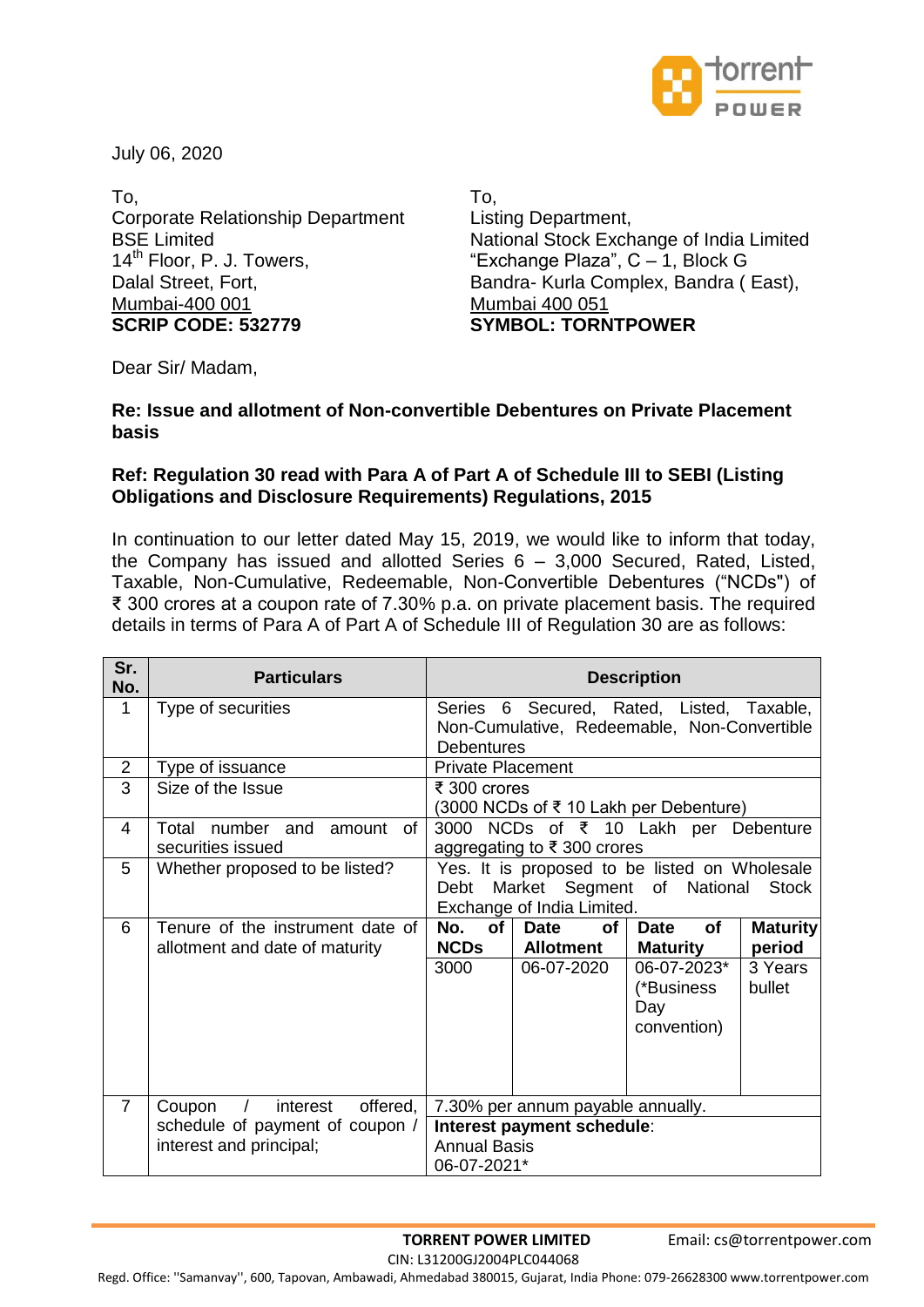

| Sr.<br>No. | <b>Particulars</b>                                  | <b>Description</b>                                                                                                                    |                                                                                                                                                                      |                                                                                                                                                                                                                                                                                                                                                                                                                                                                                                                                                                                                                                                                                                                                                                                                                                                                                                                                                                                                                                                                                                                                                                   |
|------------|-----------------------------------------------------|---------------------------------------------------------------------------------------------------------------------------------------|----------------------------------------------------------------------------------------------------------------------------------------------------------------------|-------------------------------------------------------------------------------------------------------------------------------------------------------------------------------------------------------------------------------------------------------------------------------------------------------------------------------------------------------------------------------------------------------------------------------------------------------------------------------------------------------------------------------------------------------------------------------------------------------------------------------------------------------------------------------------------------------------------------------------------------------------------------------------------------------------------------------------------------------------------------------------------------------------------------------------------------------------------------------------------------------------------------------------------------------------------------------------------------------------------------------------------------------------------|
|            |                                                     | 06-07-2022*<br>06-07-2023*<br>(*) Business Day Convention<br><b>Principal Repayment Schedule:</b><br><b>Redemption</b><br><b>Date</b> | No. of NCDs<br>be<br>to                                                                                                                                              | <b>Redemption</b><br>amount to be                                                                                                                                                                                                                                                                                                                                                                                                                                                                                                                                                                                                                                                                                                                                                                                                                                                                                                                                                                                                                                                                                                                                 |
|            |                                                     | 06-07-2023*<br>(*) Business<br>Day<br>convention)                                                                                     | redeemed<br>3000                                                                                                                                                     | redeemed<br>₹ 300 crores +<br>which<br>coupon<br>have<br>may<br>accrued on the<br>redemption date                                                                                                                                                                                                                                                                                                                                                                                                                                                                                                                                                                                                                                                                                                                                                                                                                                                                                                                                                                                                                                                                 |
| 8          | Charge/security, if any, created<br>over the assets | The Debentures shall be secured by way of :<br>(a)<br>other<br>any<br>(b)<br>other than,<br>(i)<br>Unit;<br>all                       | financing<br>(Movable assets to include current assets);<br>1200 MW Dahej Plant ("Atali Land")<br>building ("Bhiwandi Property"); and<br>admeasuring 1112.4 sq. yds; | First pari passu charge on all present and<br>future movable assets other than the,<br>(i) movable assets of Renewable Projects<br>and Cables Business Undertaking / Cables<br>Unit; (ii) funds in debt service reserve<br>accounts or any similar accounts opened/to<br>be opened for the benefit of lenders in terms<br>of covenants under respective financing<br>agreements and (iii) Investments made for<br>NCD Reserve or NCDR created in terms of<br>agreements,<br>First pari passu charge on all present and<br>future immovable assets of the Company<br>immovable assets (whether on leasehold<br>or freehold) of Renewable Projects and<br>Cables Business Undertaking/ Cables<br>(ii) leasehold land bearing plot nos. B15 to<br>B28 situated in the Atali Industrial Estate<br>in Taluka Vagra, District Bharuch, near<br>(iii) N.A. plot of land at village Kamatghar,<br>Taluka Bhiwandi, District Thane bearing<br>survey no. 119, Hissa no. 2/3 along with<br>(iv) immovable property located at no. 2,<br>Dharam Marg, Chanakya Puri, New Delhi<br>The first charge will be on pari passu basis with<br>the Term Lenders, the Working Capital |

CIN: L31200GJ2004PLC044068

Regd. Office: ''Samanvay'', 600, Tapovan, Ambawadi, Ahmedabad 380015, Gujarat, India Phone: 079-26628300 www.torrentpower.com